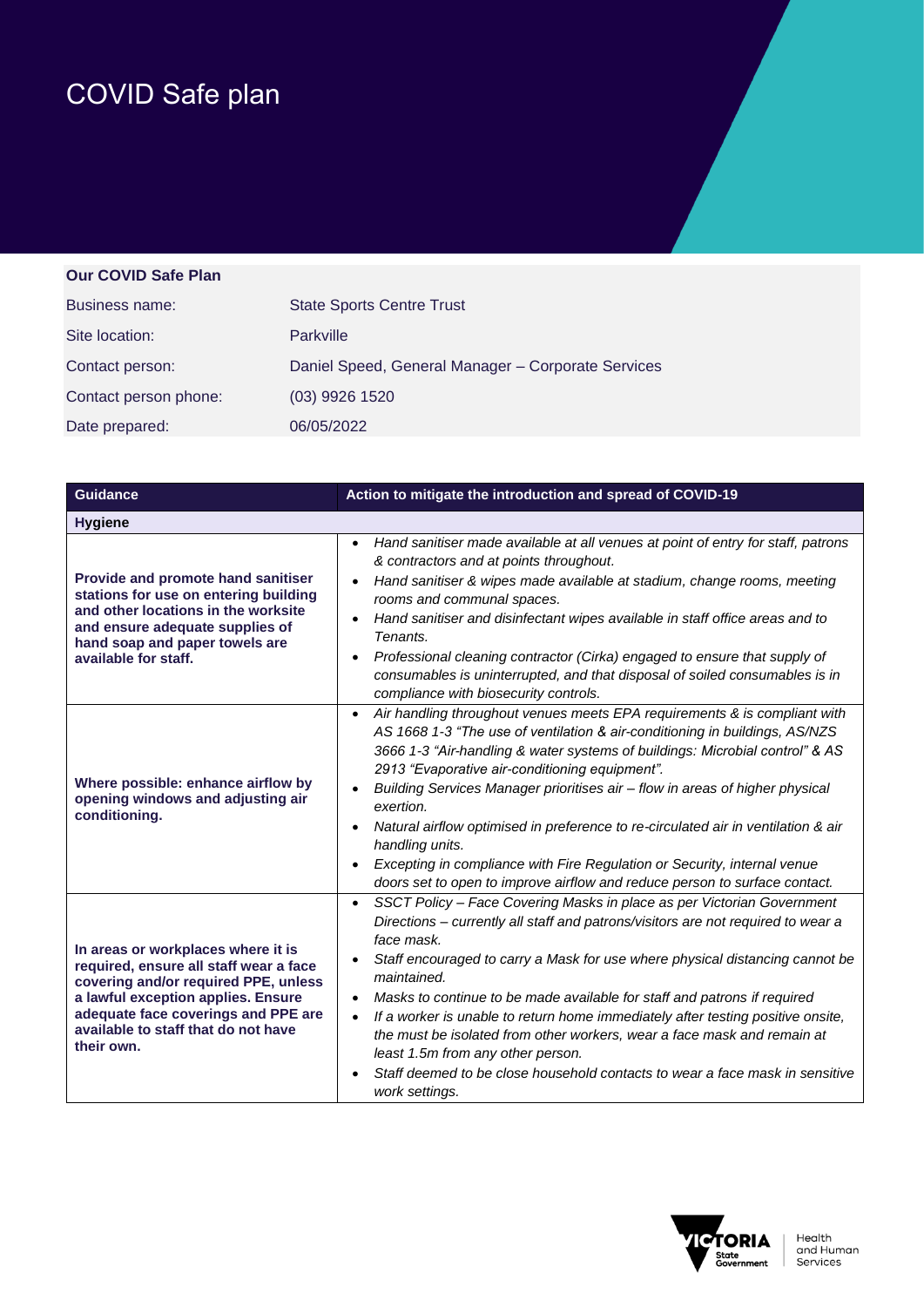| <b>Guidance</b>                                                                                                                                                                  | Action to mitigate the introduction and spread of COVID-19                                                                                                                                                                                                                                                                                                                                                                                                                                                                                                                                                                                                                                                                                                                                                                                                                                                                                                                                                                                                                                                                                           |
|----------------------------------------------------------------------------------------------------------------------------------------------------------------------------------|------------------------------------------------------------------------------------------------------------------------------------------------------------------------------------------------------------------------------------------------------------------------------------------------------------------------------------------------------------------------------------------------------------------------------------------------------------------------------------------------------------------------------------------------------------------------------------------------------------------------------------------------------------------------------------------------------------------------------------------------------------------------------------------------------------------------------------------------------------------------------------------------------------------------------------------------------------------------------------------------------------------------------------------------------------------------------------------------------------------------------------------------------|
| Provide training to staff on the correct<br>use and disposal of face coverings<br>and PPE, and on good hygiene<br>practices and slowing the spread of<br>coronavirus (COVID-19). | SSCT Control of Infection Protocol in place, developed from clinical<br>$\bullet$<br>biosecurity best practice model.<br>SSCT Policy - Face Coverings & Masks continues to be in place and<br>contains protocols for the safe use, handling & disposal/laundering of both<br>disposable and re-usable face coverings which includes training.<br>COVID-19 Online staff induction in place to ensure that all staff are aware of<br>$\bullet$<br>their personal and professional responsibilities in regard to social distancing &<br>workplace hygiene.<br>Signage in place on good hygiene practices.                                                                                                                                                                                                                                                                                                                                                                                                                                                                                                                                               |
| Replace high-touch communal items<br>with alternatives.                                                                                                                          | High – touch items, such as sporting equipment & balls are subject to controls<br>$\bullet$<br>by Sporting Teams & Associations.<br>The cleaning instructions within the Cleaning Management Plan – Appendix J<br>will be provided to all staff and instructors.<br>System of due diligence in place – review of Risk Assessments from Sporting<br>teams & associations to conform that high – touch communal items are<br>managed with appropriate biosecurity controls (substitution) and disinfectant<br>schedule.<br>SSCT "Device Hygiene" Policy in place and process developed for staff to<br>assess individual workspaces to identify common or communal items that<br>present a risk of surface to person contagion. Management commitment to<br>remove, replace, substitute or control access & develop key cleaning protocols<br>& records for at risk items as part of COVID Management Controls.<br>Cashless interactions only – no cash transactions EFTPOS Payments only<br>including Vending machines, Car Parking etc.<br>Hand sanitiser available in vicinity of high touch public fixtures such as Ticket<br>or Vending Machines. |

| <b>Guidance</b>                                                                                                                                                            | Action to mitigate the introduction and spread of COVID-19                                                                                                                                                                                                                                                                                                                                                                                                                                                                                                                                                                                                                                                                                                                                                                                                                                                         |
|----------------------------------------------------------------------------------------------------------------------------------------------------------------------------|--------------------------------------------------------------------------------------------------------------------------------------------------------------------------------------------------------------------------------------------------------------------------------------------------------------------------------------------------------------------------------------------------------------------------------------------------------------------------------------------------------------------------------------------------------------------------------------------------------------------------------------------------------------------------------------------------------------------------------------------------------------------------------------------------------------------------------------------------------------------------------------------------------------------|
| <b>Cleaning</b>                                                                                                                                                            |                                                                                                                                                                                                                                                                                                                                                                                                                                                                                                                                                                                                                                                                                                                                                                                                                                                                                                                    |
| Increase environmental cleaning<br>(including between changes of staff),<br>ensure high touch surfaces are<br>cleaned and disinfected regularly (at<br>least twice daily). | Routine & diligent cleansing operations by cleaning contractor (Cirka).<br>$\bullet$<br>Isolation & thorough clean of any area of suspected contamination.<br>Increased regularity or regular cleansing operations by cleaning contractors in<br>all public areas.<br>Cleaning contractors sufficiently rostered to respond to reports of<br>contamination.<br>Cleaning contractors are trained in thorough cleaning practices, as defined in<br>$\bullet$<br>their Safe Work Method Statements.<br>Cleaning contractors have appropriate PPE&C to protect themselves and<br>others.<br>Cleaning contractors have approved hazmat disposal arrangements in place<br>Cleaning contractors maintain regular cleaning logs.<br>Tenants responsible for own cleaning of Gym equipment.<br>The cleaning instructions within the Cleaning Management Plan - Appendix J<br>will be provided to all staff and instructors. |
| <b>Ensure adequate supplies of cleaning</b><br>products, including detergent and<br>disinfectant.                                                                          | Professional cleaning contractor (Cirka) engaged to ensure that supply of<br>$\bullet$<br>consumables is uninterrupted and that disposal of soiled consumables is in<br>compliance with biosecurity controls.<br>Cleaning products used by cleaning contractor conform with DoH approved<br>$\bullet$<br>products for the disinfection of COVID-19 contaminated surfaces.                                                                                                                                                                                                                                                                                                                                                                                                                                                                                                                                          |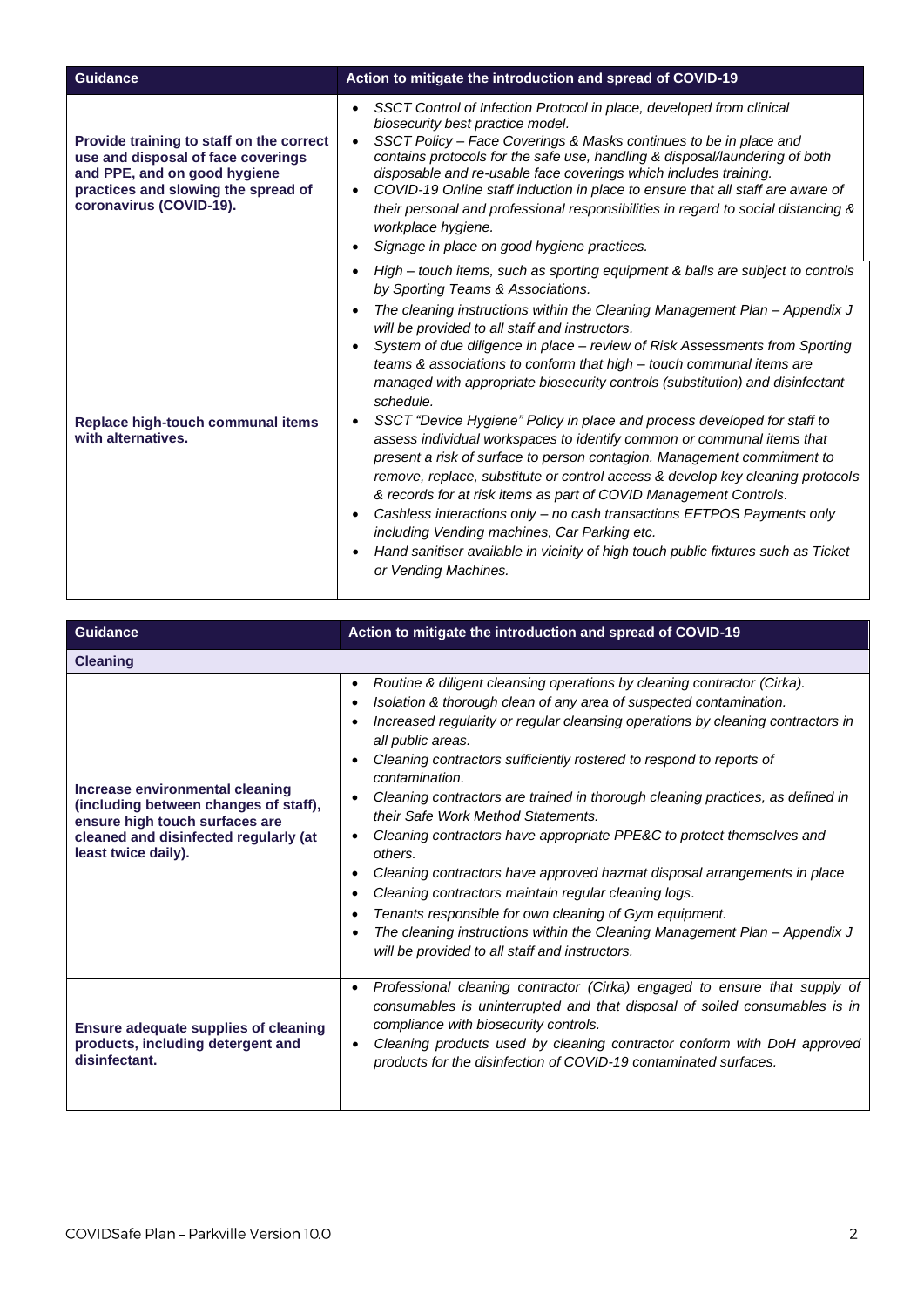| <b>Guidance</b>                                                                                                                                                                                                                    | Action to mitigate the introduction and spread of COVID-19                                                                                                                                                                                                                                                                                                                                                                                                                                                                                                                                                                                                                                                                                                                                                                                                                                                                                                                                                                                                                                                                                          |  |  |
|------------------------------------------------------------------------------------------------------------------------------------------------------------------------------------------------------------------------------------|-----------------------------------------------------------------------------------------------------------------------------------------------------------------------------------------------------------------------------------------------------------------------------------------------------------------------------------------------------------------------------------------------------------------------------------------------------------------------------------------------------------------------------------------------------------------------------------------------------------------------------------------------------------------------------------------------------------------------------------------------------------------------------------------------------------------------------------------------------------------------------------------------------------------------------------------------------------------------------------------------------------------------------------------------------------------------------------------------------------------------------------------------------|--|--|
|                                                                                                                                                                                                                                    | Physical distancing and limiting workplace attendance                                                                                                                                                                                                                                                                                                                                                                                                                                                                                                                                                                                                                                                                                                                                                                                                                                                                                                                                                                                                                                                                                               |  |  |
| Ensure that all staff that can work<br>from home, do work from home.                                                                                                                                                               | As per Victorian Government requirements only fully vaccinated workers may<br>return to the work premises with no density quotients or restrictions in place.<br>SSCT will retain vaccination information re relevant staff.<br>Fully vaccinated office staff to return to office as directed by Management or<br>on a case by case basis.<br>Office workstations designed to maintain 1.5m physical distancing.<br>Employees reminded of 1.5m physical distancing rule continues to apply<br>where possible.<br>Tenants responsible for own COVIDSafe Plans for workplace.                                                                                                                                                                                                                                                                                                                                                                                                                                                                                                                                                                         |  |  |
| Establish a system that ensures staff<br>members are not working across<br>multiple settings/work sites.                                                                                                                           | Under current Government directions employees are able to work across<br>multiple sites.<br>All workers have access to RAT kits and advised to test up to 3 times weekly.<br>All workers must allow for 1.5m physical distancing between workers and to<br>staff encouraged to wear a face mask where physical distancing is not<br>possible.<br>SSCT Contractors required to upload individual COVIDSafe Plans onto Rapid<br>$\bullet$<br>Global Induction system.                                                                                                                                                                                                                                                                                                                                                                                                                                                                                                                                                                                                                                                                                 |  |  |
| Establish a system to screen<br>employees and visitors before<br>accessing the workplace. Employers<br>cannot require employees to work<br>when unwell.                                                                            | Current Government direction is for organisations not screen visitors/patrons.<br>$\bullet$<br>Specific directives issued across multiple policy, procedure & work instruction<br>for staff not to attend workplace if unwell or have contracted COVID-19.<br>Policy in place for employees attending the workplace to be provided with<br>Rapid Antigen Test kits. Policy includes:<br>Employees directed to undertake up to 3 test weekly<br>$\circ$<br>Employees to report positive result to immediate Manager/Supervisor<br>$\circ$<br>and self-isolate for 7 days<br>Employees deemed to be household contacts to undertake 5 RATs<br>$\circ$<br>during the 7 day period and wear a face mask in sensitive settings<br>whilst in the workplace.<br>Requirements specific to Mandatory vaccination:<br><b>Staff</b><br>All relevant staff are required to upload proof of vaccination to People<br>$\circ$<br>Support using the Dayforce system to be eligible to work shifts.<br>Vaccination status is set up a required skill. Correspondence provided<br>to all staff. People Support collect, hold and retain all relevant<br>information. |  |  |
| Configure communal work areas so<br>that there is no more than one worker<br>per four square meters of enclosed<br>workspace, and employees are<br>spaced at least 1.5m apart. Also<br>consider installing screens or<br>barriers. | 1.5m physical distancing throughout venues continues to be encouraged,<br>however no density quotients or limits in place.<br>Sporting Coaches & Teams responsible for the management of individual<br>$\bullet$<br>participant social distancing whilst in venue. SSCT responsible for the<br>management of casual booking participants.<br>COVID In-Design Group formed to identify, develop & facilitate workplace re-<br>$\bullet$<br>design and the progressive installation of COVID - Management Infrastructure<br>& fittings throughout all SSCT Venues.                                                                                                                                                                                                                                                                                                                                                                                                                                                                                                                                                                                    |  |  |
| Use floor markings to provide<br>minimum physical distancing guides<br>between workstations or areas that<br>are likely to create a congregation of<br>staff.                                                                      | Floor markings in place throughout public areas of venues to assist with<br>$\bullet$<br>maintaining physical distancing measures.<br>All staff & Venue Responders onsite to actively monitor and enforce social<br>distancing measures.<br>Staff encouraged to take breaks external to venues, where practicable, to<br>$\bullet$<br>minimise interactions in enclosed spaces.                                                                                                                                                                                                                                                                                                                                                                                                                                                                                                                                                                                                                                                                                                                                                                     |  |  |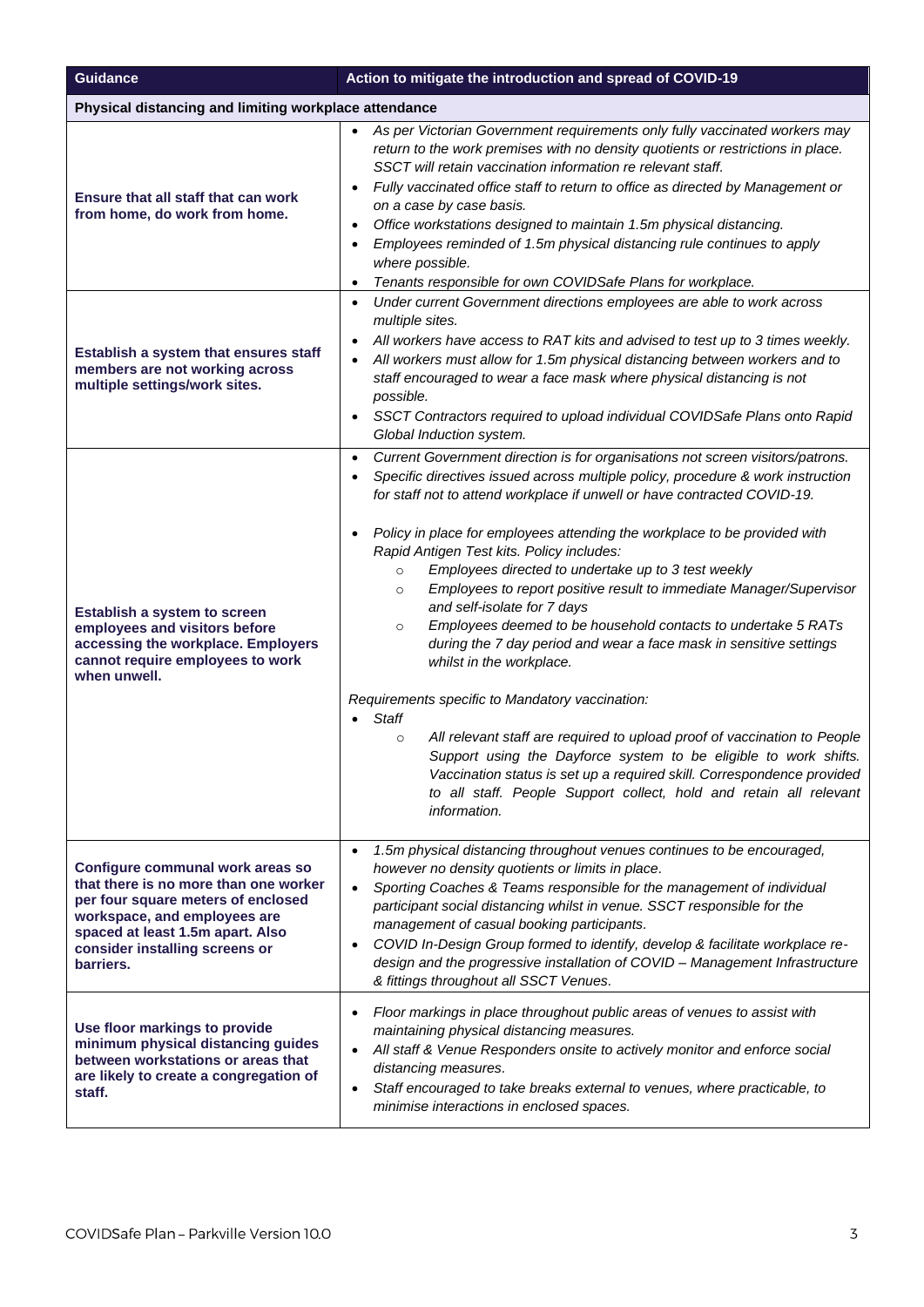| <b>Guidance</b>                                                                                                                                                                                             | Action to mitigate the introduction and spread of COVID-19                                                                                                                                                                                                                                                                                                                                                                                                                                                                                      |
|-------------------------------------------------------------------------------------------------------------------------------------------------------------------------------------------------------------|-------------------------------------------------------------------------------------------------------------------------------------------------------------------------------------------------------------------------------------------------------------------------------------------------------------------------------------------------------------------------------------------------------------------------------------------------------------------------------------------------------------------------------------------------|
| Modify the alignment of workstations<br>so that employees do not face one<br>another.                                                                                                                       | PPE&C and cleaning equipment in place and instruction given to workers to<br>$\bullet$<br>safely maintain workplace hygiene at workstations.<br>COVID In-Design Group formed to identify, develop & facilitate workplace re-<br>$\bullet$<br>design and the progressive installation of COVID - Management Infrastructure<br>& fittings throughout all SSCT Venues.                                                                                                                                                                             |
| Minimise the build-up of employees<br>waiting to enter and exit the<br>workplace.                                                                                                                           | Rostered shifts in place.<br>$\bullet$                                                                                                                                                                                                                                                                                                                                                                                                                                                                                                          |
| Provide training to staff on physical<br>distancing expectations while working<br>and socialising (e.g. during<br>lunchbreaks).                                                                             | COVID-19 Online staff induction in place to ensure that all staff are aware of<br>$\bullet$<br>their personal and professional responsibilities in regard to social distancing &<br>workplace hygiene.<br>New Staff inductions contains training on COVID-19.<br>$\bullet$<br>Key staff have completed Australian Government Department of Health,<br>$\bullet$<br>COVID-19 Infection Control training online module.<br>Staff encouraged to take breaks external to venues, where practicable, to<br>minimise interactions in enclosed spaces. |
| Review delivery protocols to limit<br>contact between delivery drivers and<br>staff.                                                                                                                        | Designated loading / unloading areas defined for delivery.<br>Delivery drivers only granted access to venue if necessary.                                                                                                                                                                                                                                                                                                                                                                                                                       |
| Review and update work rosters and<br>timetables where possible to ensure<br>temporal as well as physical<br>distancing.                                                                                    | Rostered shifts in place.                                                                                                                                                                                                                                                                                                                                                                                                                                                                                                                       |
| Where relevant, ensure clear and<br>visible signage in areas that are open<br>to the general public that specifies<br>maximum occupancy of that space, as<br>determined by the 'four square metre'<br>rule. | Signage emplaced throughout venue with clear directive to follow in terms of<br>social distancing, workplace hygiene and health reporting.<br>All Staff responsible for reporting any breach in posted venue requirements.<br>$\bullet$<br>Density Quotients currently do not apply.                                                                                                                                                                                                                                                            |

| <b>Guidance</b>                                                                                                                                                                                            | Action to ensure effective record keeping                                                                                                                                                                                                                                                                                                                                                                                                                                                                                                                                                                                              |
|------------------------------------------------------------------------------------------------------------------------------------------------------------------------------------------------------------|----------------------------------------------------------------------------------------------------------------------------------------------------------------------------------------------------------------------------------------------------------------------------------------------------------------------------------------------------------------------------------------------------------------------------------------------------------------------------------------------------------------------------------------------------------------------------------------------------------------------------------------|
| <b>Record keeping</b>                                                                                                                                                                                      |                                                                                                                                                                                                                                                                                                                                                                                                                                                                                                                                                                                                                                        |
| Establish a process to record the<br>attendance of customers, clients,<br>visitors and workplace inspectors,<br>delivery drivers. This information will<br>assist employers to identify close<br>contacts. | Contact details recorded for all staff, contactors, tenants, patrons and other<br>visitors to venue are maintained via Rapid Induct.<br>COVID positive staff to notify close contacts (including work colleagues).<br>Information provided to other workers that an infectious team member has<br>attended the workplace.<br>Tenants responsible for procedures in relation to managing COVID-19.<br>Department of Health reporting procedure emplace in the event of 5 or more<br>Ċ<br>confirmed cases in the workplace within a 7 day period.                                                                                        |
| Provide guidance to staff on the<br>effective use of the workplace OHS<br>reporting system (where available).                                                                                              | Formal SSCT Incident reporting policy in place.<br>$\bullet$<br>Formal SSCT Health Monitoring & reporting policy in place.<br>Specific COVID-19 Health reporting process in Control of Infection Team<br>protocol in place.<br>SSCT Prevention & Control of Communicable Diseases in the Workplace<br>policy in place with reporting requirements.<br>Under current Health Directions Testing and reporting requirements are:<br>Workers who are symptomatic are required to undertake a Rapid<br>$\circ$<br>Antigen Test (RAT) or a PCR test if they cannot access a RAT and<br>self-quarantine until they receive a negative result. |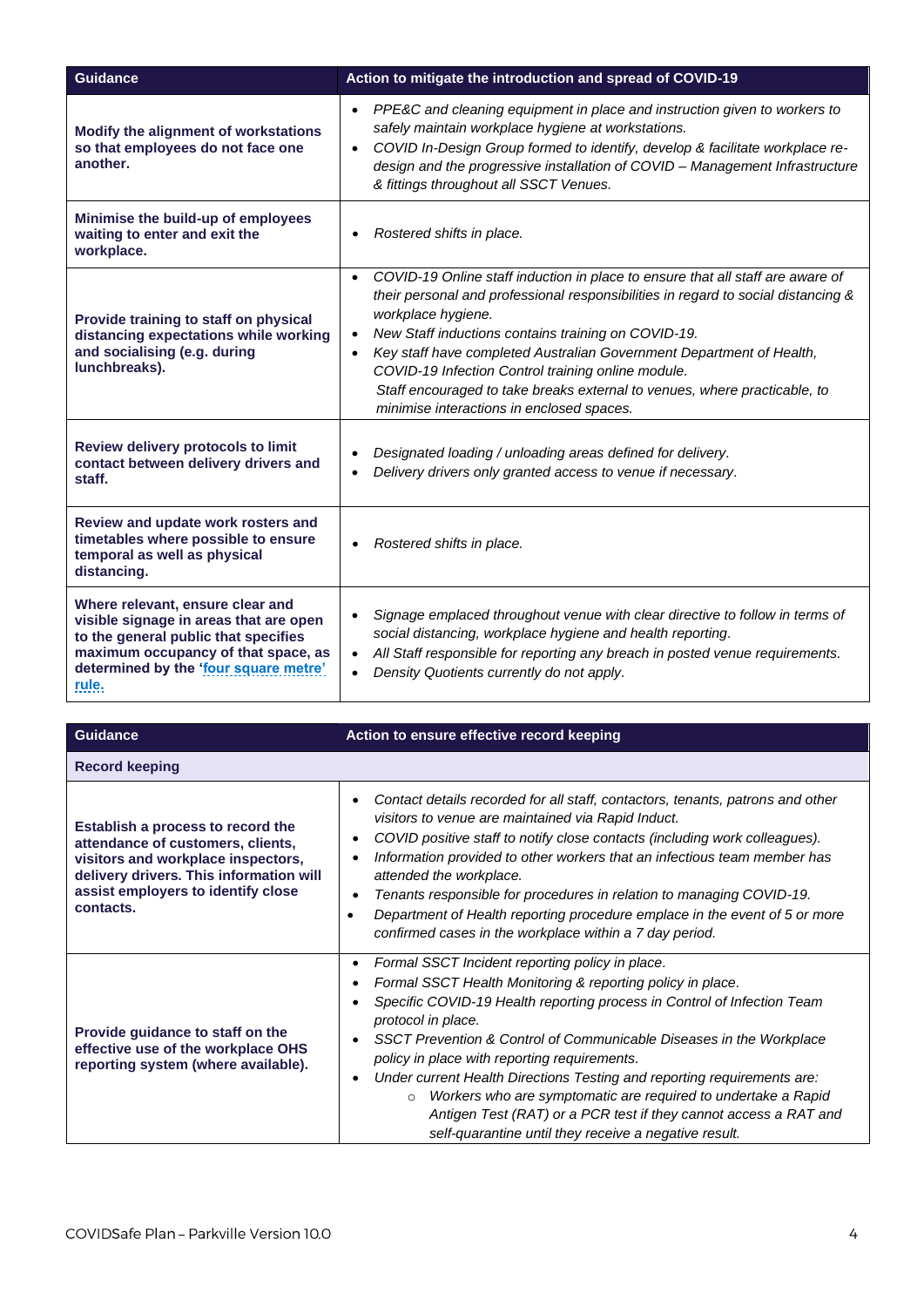| Guidance | Action to ensure effective record keeping                                                                                                                                                                                                                                                                                                                                                                                                                                                                                                                                                                                                                                                                                                                                                                                                        |
|----------|--------------------------------------------------------------------------------------------------------------------------------------------------------------------------------------------------------------------------------------------------------------------------------------------------------------------------------------------------------------------------------------------------------------------------------------------------------------------------------------------------------------------------------------------------------------------------------------------------------------------------------------------------------------------------------------------------------------------------------------------------------------------------------------------------------------------------------------------------|
|          | Workers who test positive must advise SSCT immediately and notify<br>$\circ$<br>anyone they came into contact with for 15 minutes face to face, or 2<br>hours in the same indoor space.<br>Workers must also notify the Health Department and follow the<br>$\circ$<br>Department's checklist.<br>Workers deemed to be household close contacts may attend the<br>$\circ$<br>workplace however are required to undertake 5 Rapid Antigen Test<br>during the 7 day period.<br>If a Worker tests positive on any RAT, they must report to the<br>$\circ$<br>Department of Health and SSCT immediately and isolate for seven<br>days.<br>RAT kits being made available to staff and SSCT RAT Policy<br>$\circ$<br>encourages staff to test up to three times a week.<br>SSCT to notify Department of Health if there have been 5 or more<br>$\circ$ |
|          | cases within a 7 day period via the COVID-19 outbreak notification<br>form.                                                                                                                                                                                                                                                                                                                                                                                                                                                                                                                                                                                                                                                                                                                                                                      |

| <b>Guidance</b>                                                                                                                                              | Action to prepare for your response                                                                                                                                                                                                                                                                                                                                                                                                                                                                                                                                                                                                                          |
|--------------------------------------------------------------------------------------------------------------------------------------------------------------|--------------------------------------------------------------------------------------------------------------------------------------------------------------------------------------------------------------------------------------------------------------------------------------------------------------------------------------------------------------------------------------------------------------------------------------------------------------------------------------------------------------------------------------------------------------------------------------------------------------------------------------------------------------|
| Preparing your response to a suspected or confirmed COVID-19 case                                                                                            |                                                                                                                                                                                                                                                                                                                                                                                                                                                                                                                                                                                                                                                              |
| Prepare or update your business<br>continuity plan to consider the<br>impacts of an outbreak and potential<br>closure of the workplace.                      | Specific Risk Assessments in place to estimate risk potential and business<br>impacts of outbreak and closure of venues.<br>Operational planning developed from risk assumptions.<br>All documented processes and risk assessments reviewed monthly (or at<br>need) by SSCT Operational Risk Committee / Management Operational Risk<br>Group.<br>All documented processes updated to reflect changes to health directives<br>$\bullet$<br>issued under the Victorian Public Health & Wellbeing Act 2008 (Pandemic<br>Orders) and other Statutory Legislation.                                                                                               |
| Prepare to assist DoH with contact<br>tracing and providing staff and visitor<br>records to support contact tracing.                                         | Under current Government directions this is no longer required.<br>$\bullet$                                                                                                                                                                                                                                                                                                                                                                                                                                                                                                                                                                                 |
| Prepare to undertake cleaning and<br>disinfection at your business<br>premises. Assess whether the<br>workplace or parts of the workplace<br>must be closed. | SSCT COVID-19 Operational Plan contains specific Cleaning Management<br>$\bullet$<br>processes.<br>Formal process in place for thorough cleaning by approved cleaning contractor<br>(Cirka).<br>Cleaning contractor retains professional ISO Accredited Occupational<br>Hygienist services (Bio Safety) (ISO 9001 / ISO 17025 / ISO 14001 compliant)<br>to perform specialised DH / HACCP microbial disinfection.<br>Occupational Hygienist retains formal records of services as required in<br>$\bullet$<br>legislation.                                                                                                                                   |
| Prepare for how you will manage a<br>suspected or confirmed case in an<br>employee during work hours.                                                        | SSCT Control of Infection Team protocol specifies formal processes for the<br>$\bullet$<br>identification & control of suspected or confirmed cases in employees and<br>other persons during work hours.<br>Venue Responders trained in the enactments of Control of Infection Team<br>$\bullet$<br>protocol.<br>Control of Infection Team responders have completed Australian Government<br>$\bullet$<br>Department of Health, COVID-19 Infection Control training online module.<br>Control of Infection Team Protocol specifies management responsibilities and<br>reporting requirements in the event of a suspected or confirmed case of<br>infection. |